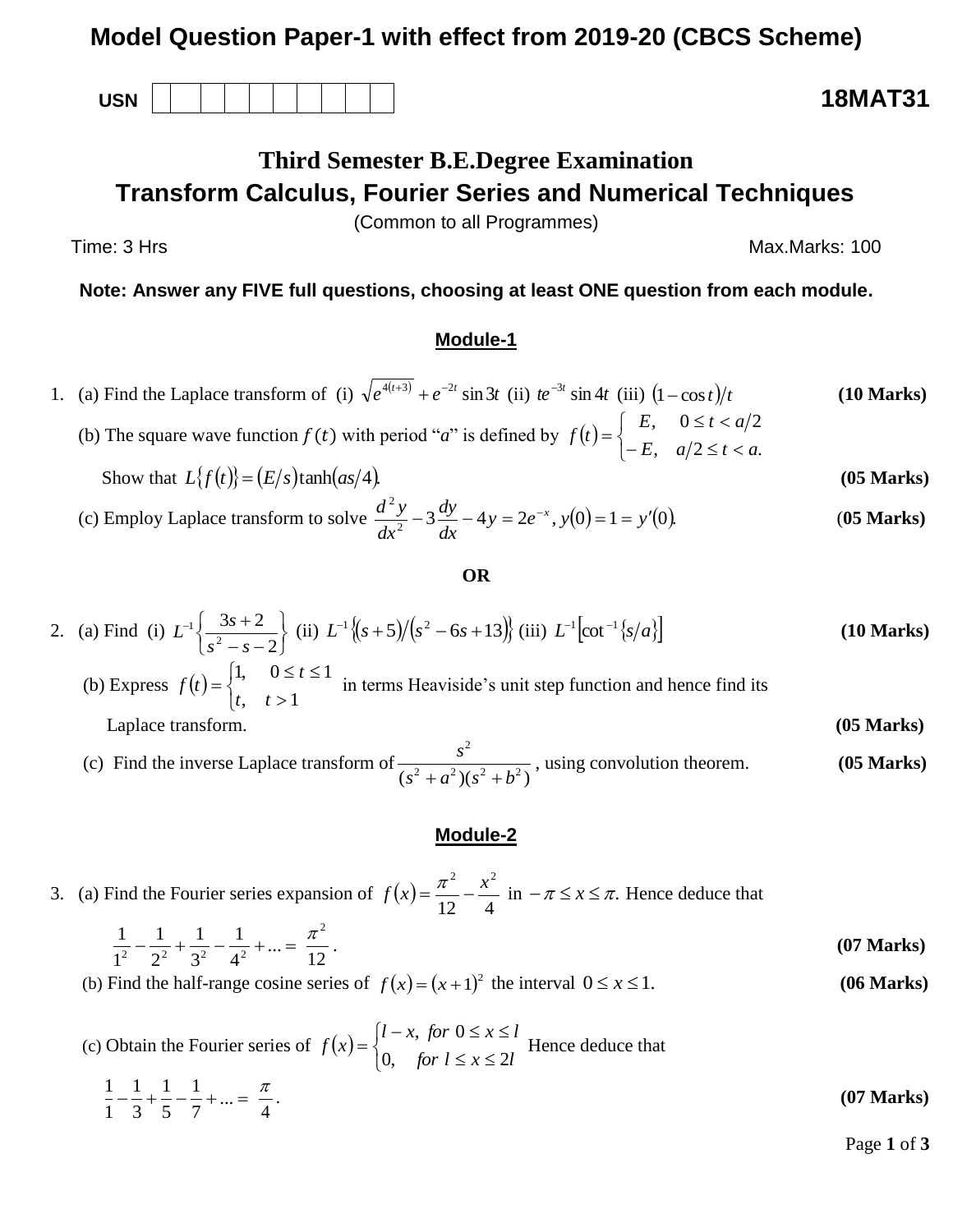**18MAT31**

0 *x* 1. **(06 Marks)**

**OR**

4. (a) The displacement *y* (in cms) of a machine part occurs due to the rotation of *x* radians is given below:

| Rotation<br>$x$ (in radians) |     | $\pi/3$ $2\pi/3$ | $\pi$ | $\left 4\pi/3\right $ | $5\pi/3$ | $2\pi$ |
|------------------------------|-----|------------------|-------|-----------------------|----------|--------|
| Displacement<br>$y$ (in cms) | 1.4 |                  |       |                       |          |        |

Expand y in terms of Fourier series up to second harmonics. **(07 Marks)**

(b) Find the half-range sine series of  $e^x$  the interval

(c) Find the Fourier series expansion of  $f(x) = |x|$  in  $-\pi \le x \le \pi$ . Hence deduce that

$$
\frac{1}{1^2} + \frac{1}{3^2} + \frac{1}{5^2} + \frac{1}{7^2} + \dots = \frac{\pi^2}{8}.
$$
 (07 Marks)

#### **Module-3**

5. (a) If 
$$
f(x) = \begin{cases} 1 - x^2, & \text{for } |x| \le 1 \\ 0 & \text{for } |x| > 1 \end{cases}
$$
, find the infinite Fourier transform of  $f(x)$  and hence evaluate

$$
\int_{0}^{\infty} \frac{x \cos x - \sin x}{x^3} \cos \frac{x}{2} dx
$$
 (07 Marks)

(b) Find the Fourier cosine transform of  $f(x) = e^{-2x} + 4e^{-3x}$  (06 Marks)

(c) Solve:  $u_{n+2} - 3u_{n+1} + 2u_n = 2^n$ ,  $u_{n+2} - 3u_{n+1} + 2u_n = 2^n$ , given  $u_0 = 0$ ,  $u_1 = 1$  by using z-transforms. (**07 Marks**)

#### **OR**

6. (a) Find the Fourier sine transform of  $e^{-|x|}$ . Hence show that  $\int_{0}^{x} \frac{x \sin mx}{x^2} dx = \frac{xe^{-x}}{2}, m > 0$ .  $1 + x^2$  2 sin 0  $\frac{dx}{2}dx = \frac{2x}{2}$ , m. >  $\ddot{}$  $\infty$  $\int_{0}^{\infty} \frac{x \sin mx}{1 + x^2} dx = \frac{\pi e^{-m}}{2}, m$ *x x* sin *mx*,  $\pi e^{-m}$ **(07 Marks)**

(b) Find the *z*-transform of  $\cos\left(\frac{n\pi}{2} + \frac{\pi}{4}\right)$  (06 Marks) (c) Find the inverse z-transform of  $(z + 2)(z - 4)$  $2z^2 + 3$  $+2)(z \overline{+}$ *z z*  $z^2 + 3z$ (**07 Marks)**

#### **Module-4**

7. (a) Solve 
$$
\frac{dy}{dx} = e^x - y
$$
,  $y(0) = 1$  using Taylor's series method considering up to fourth degree terms  
and, find the value of  $y(0.1)$ . (07 Marks)

(b) Use Runge - Kutta method of fourth order to solve  $(x + y) \frac{dy}{dx} = 1$ ,  $y(0.4) = 1$ *dx*  $(x + y) \frac{dy}{dx} = 1$ ,  $y(0.4) = 1$ , to find  $y(0.5)$ . (Take  $h = 0.1$ ).  $h = 0.1$ . **(06 Marks)**